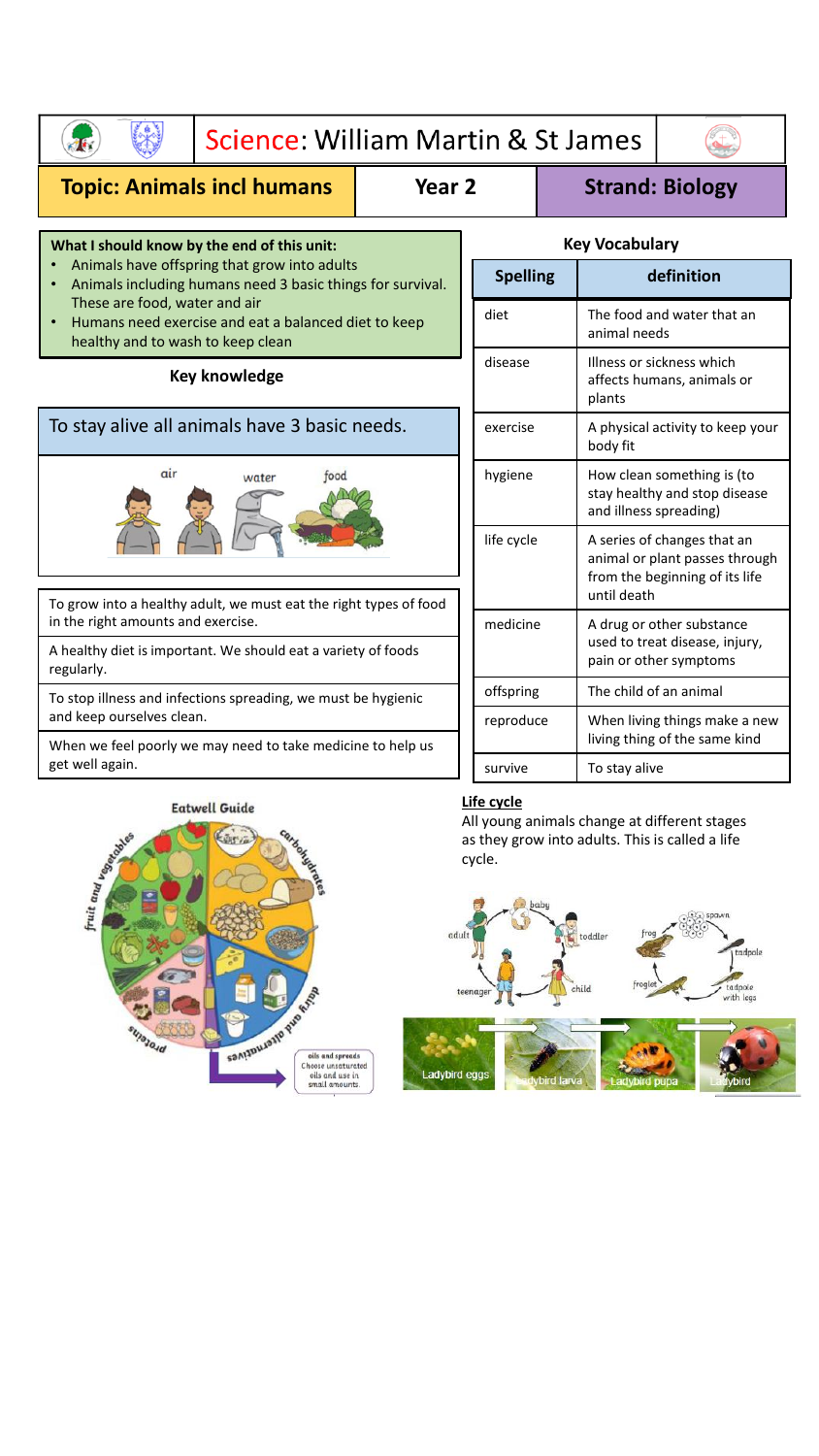## $\left(\begin{matrix} 1 \\ 1 \\ 0 \end{matrix}\right)$ Science: William Martin & St James E

```
Topic: Animals incl humans Year 2 Strand: Biology
```
 $\overline{\phantom{a}}$ 

| <b>Reproduction</b>                                                                                                                                                                    |  |  |  |
|----------------------------------------------------------------------------------------------------------------------------------------------------------------------------------------|--|--|--|
| All living things reproduce and have offspring.                                                                                                                                        |  |  |  |
| Some animals give birth to live young.<br>Their offspring normally look like them<br>when they are born                                                                                |  |  |  |
| Other animals have offspring which do<br>not look like them e.g. fish and<br>amphibians                                                                                                |  |  |  |
| Some animals lay eggs which hatch into<br>live young. The young then develop into<br>an adult. When these eggs hatch, some<br>animals look like their adult e.g. birds<br>and reptiles |  |  |  |
| All of these offspring must receive the basic needs of animals to grow into adults.                                                                                                    |  |  |  |

When they are fully grown, they can also reproduce. And so life goes on.